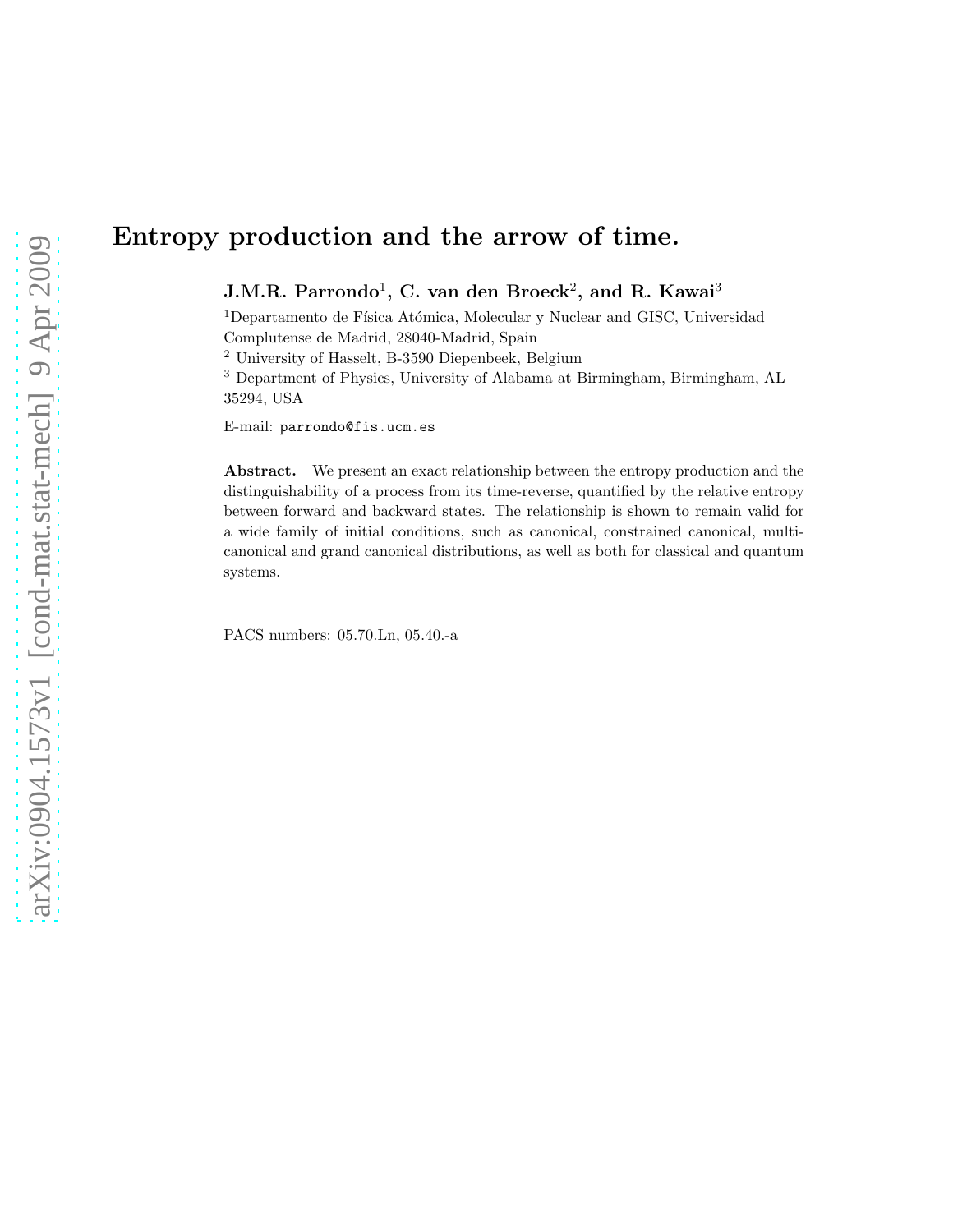# 1. Introduction

Providing a microscopic expression for the entropy production has been one of the grand aims of statistical mechanics, going back to the seminal work of Boltzmann. However, both the range of validity of the second law and of its proposed derivations have, from the very beginning, generated discussion and controversy. The recent discovery of the fluctuation and work theorems [\[1,](#page-13-0) [2,](#page-13-1) [3,](#page-13-2) [4,](#page-13-3) [5,](#page-13-4) [6\]](#page-13-5) has re-invigorated the debate. These intriguing results provide equalities involving the probability distributions for work or entropy production, and appear to be of specific interest for the study of small systems [\[7,](#page-13-6) [8,](#page-13-7) [9\]](#page-13-8). With respect to the average value of work or entropy production, they are consistent with the second law, but provide no additional information beyond it. In a recent work [\[10\]](#page-13-9) (see also [\[11\]](#page-13-10)) we have derived, from first principles, the exact value of the average dissipated work  $\langle W \rangle_{\text{diss}}$  upon bringing a system from one canonical equilibrium state at a temperature  $T$  into another one at the same temperature. The dissipated work is defined as the extra amount of work, on top of the difference of free energy  $\Delta F$ , that is required for making this transition. Its expression reads:

<span id="page-1-0"></span>
$$
\langle W \rangle_{\text{diss}} = \langle W \rangle - \Delta F = kT \left\langle \ln \frac{\rho}{\tilde{\rho}} \right\rangle. \tag{1}
$$

Here k is the Boltzmann constant and  $\rho = \rho(\Gamma; t)$  is the probability density in phase space to observe the system to be in a micro-state  $\Gamma = (q, p)$  specified by a set of positions q and momenta  $p$  at an intermediate time  $t$ . The averaging brackets denote an average with respect to the density  $\rho$ . The other density  $\tilde{\rho} = \tilde{\rho}(\Gamma; t)$  represents the distribution in the time-reversed process observed at a corresponding time-reversed phase point  $\Gamma = (q, -p)$  at the same time as the forward process. As an example, consider compression and expansion of a gas in a cylinder, a forward experiment corresponding to the expansion of a gas by moving a piston from an initial to a final position; the backward experiment corresponds to performing the motion of the piston in the timereversed manner. The statistics of the micro-states are taken at the same intermediate position of the piston. Both forward and backward experiment are assumed to start in canonical equilibrium at the same temperature.

The dissipated work [\(1\)](#page-1-0) can also be written in terms of a well known and powerful concept from information theory, the relative entropy or Kullback-Leibler distance between two probability densities [\[12\]](#page-13-11):

$$
\langle W \rangle_{\text{diss}} = kTD(\rho \| \tilde{\rho}),\tag{2}
$$

where

<span id="page-1-1"></span>
$$
D(\rho \| \tilde{\rho}) = \int d\Gamma \, \rho(\Gamma, t) \ln \frac{\rho(\Gamma, t)}{\tilde{\rho}(\tilde{\Gamma}, t)} \tag{3}
$$

$$
= \int d\Gamma \rho(\Gamma, t) \ln \rho(\Gamma, t) - \int d\Gamma \rho(\Gamma, t) \ln \tilde{\rho}(\tilde{\Gamma}, t) . \tag{4}
$$

is the relative entropy between  $\rho$  and  $\tilde{\rho}$ . Written in this way, the result reveals its deep meaning, linking the dissipation directly to the irreversibility of the underlying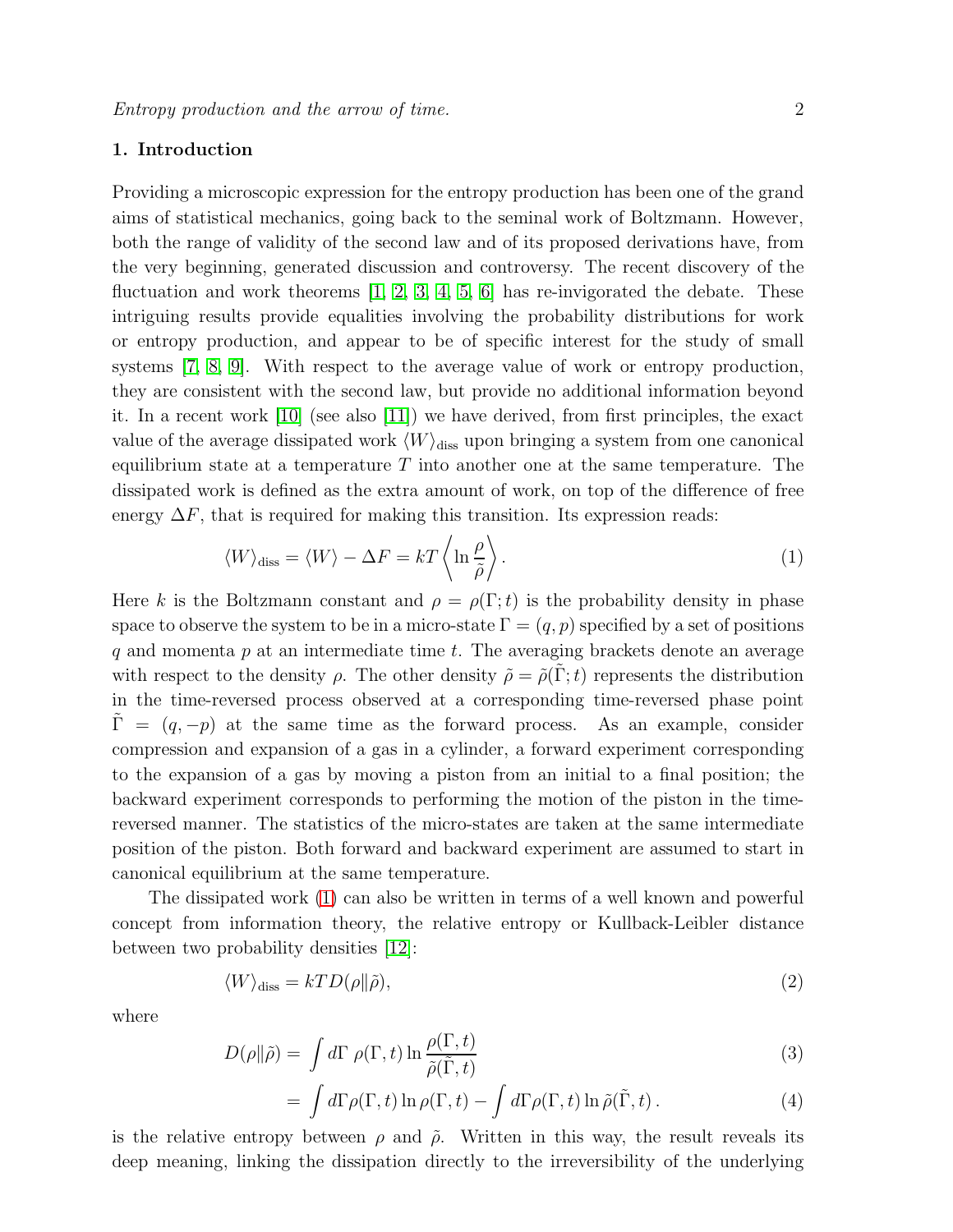experiment. Indeed the relative entropy between probability densities is expressing the difficulty of distinguishing samplings from these densities [\[12\]](#page-13-11). In the present case, it measures the difficulty of distinguishing whether observed data of the microstate correspond to those from a forward or backward experiment. Therefore, the relative entropy [\(4\)](#page-1-1) can be considered as a quantitative measure of the arrow of time [\[13,](#page-13-12) [14,](#page-13-13) [15,](#page-13-14) [16,](#page-13-15) [17,](#page-13-16) [18,](#page-13-17) [19,](#page-14-0) [20,](#page-14-1) [21,](#page-14-2) [22,](#page-14-3) [23,](#page-14-4) [24,](#page-14-5) [25\]](#page-14-6).

At the end of the forward process, the system is generally speaking in a nonequilibrium state, for which the entropy is not well defined. Hence, to make the connection with the entropy production, we introduce an idealized heat bath at temperature T, with which the system is put in contact at the end of the forward experiment, without extra work. The system thus relaxes back to canonical equilibrium, which is also the starting state of the backward process. During the relaxation, the system transfers an average amount of heat Q to the bath. We can now evaluate the total entropy production. On the one hand, the entropy change in the bath, assuming it operates quasi-statically, is given by  $Q/T$ . On the other hand, the entropy change between the canonical equilibrium state of initial and final states in the system reads:  $(\Delta U - \Delta F)/T = (\langle W \rangle - Q - \Delta F)/T$ . Here we used the relation  $F = U - TS$ , where  $U = \langle H \rangle$  is the equilibrium internal energy, calculated with respect to the prevailing canonical distribution, and S the thermodynamic entropy of the system. The total entropy production (in the total device, system plus heat bath) in the forward process,  $\Delta S$ , is thus equal to the dissipated  $\langle W \rangle_{\text{diss}}$  divided by temperature, hence:

<span id="page-2-0"></span>
$$
\Delta S = k \left\langle \ln \frac{\rho}{\tilde{\rho}} \right\rangle = k D(\rho \| \tilde{\rho}). \tag{5}
$$

This result goes right to the core of the second law, as it provides an exact explicit microscopic expression for the total entropy production in the considered scenario.

This scenario is very specific: the system is initially at canonical equilibrium, and disconnected from any heat bath during the perturbation [\[10\]](#page-13-9). These assumptions greatly simplify the derivation, but also generate the misleading impression that they are essential. The aim of this paper is to further clarify the status of the basic results [\(5\)](#page-2-0), and to show that it has a wider range of validity.

Our discussion will be based on a general and exact mathematical identity for the relative entropy, derived in Sec. [2,](#page-3-0) which is valid for arbitrary initial conditions in the forward and backward process. In Sec. [3,](#page-4-0) this identity is applied to different scenarios, including various types of initial equilibrium states, such as grand canonical ensembles, constrained equilibrium states, and multi-canonical distributions at different temperatures. In each of these cases, the entropy production is (aside a factor  $k$ ) equal to the relative entropy of the phase space density between the forward and the backward states, provided some idealized relaxation process is assumed at the end of the forward process. In Sec. [4,](#page-10-0) we present the quantum analogue of the above result, expressed in terms of the quantum relative entropy [\[26,](#page-14-7) [27,](#page-14-8) [28\]](#page-14-9).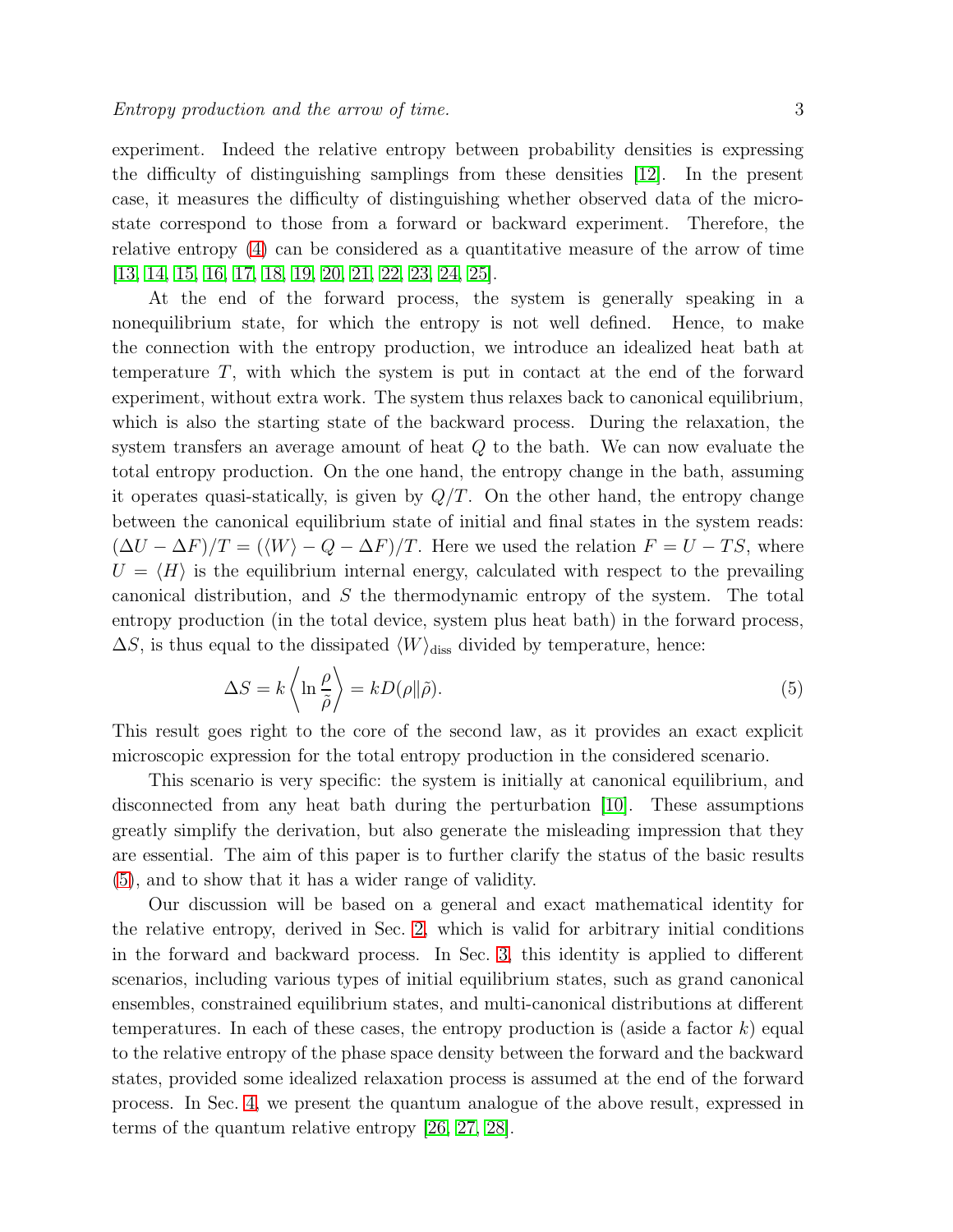# <span id="page-3-0"></span>2. General Formulation

We consider a system described by the Hamiltonian  $H(\Gamma;\lambda)$ , with  $\lambda$  a control parameter that describes the energy exchange with an external device. For simplicity, we will assume that the Hamiltonian is an even function with respect to inversion of momenta. As is well known, the probability density in phase space  $\rho(\Gamma, t)$  to observe the system in a specific micro-state  $\Gamma$  at time t obeys the Liouville equation:

<span id="page-3-2"></span>
$$
\frac{\partial \rho(\Gamma, t)}{\partial t} = \mathcal{L}\rho(\Gamma, t). \tag{6}
$$

In a classical system, the Liouville operator  $\mathcal L$  is given by Poisson brackets:  $\mathcal L \rho =$  ${H, \rho} = \partial_q H \partial_p \rho - \partial_p H \partial_q \rho$  (summation convention over all positions and momenta is assumed).

An important implication of the Liouville theorem is that the Shannon entropy associated to  $\rho$ , namely:

<span id="page-3-1"></span>
$$
-\int d\Gamma \rho(\Gamma) \ln \rho(\Gamma) \tag{7}
$$

is constant in time, as can be easily proven by applying the Liouville equation followed by partial integration [\[16\]](#page-13-15). This appears to be in contradiction with the second law of thermodynamics, or at least precludes the use of this expression as a microscopic definition for the entropy. In fact, we share the general opinion that entropy is not defined at the microscopic level except when the system is at equilibrium. The Shannon entropy [\(7\)](#page-3-1) reduces to the proper thermodynamic entropy only for systems at equilibrium.

An essential remark for the further discussion is that the above property remains valid for a smooth time-dependent Hamiltonian or Liouvillian. We will henceforth focus on scenarios where the control parameter  $\lambda$  is changed from an initial value  $\lambda_A$  to a final value  $\lambda_B$ , according to a specific protocol  $\lambda(t)$ ,  $t \in [0, \tau]$ . We also consider a time-reversed experiment, starting at the final value  $\lambda_B$  of the control parameter, and performing the time-reversed perturbation. The quantities appearing in this setting will be indicated by a superscript tilde. We will always use the forward time  $t$  to designate time in both forward and backward experiment, keeping in mind that the corresponding real time in the backward experiment is equal to  $\tau - t$ . The initial conditions for both forward and backward experiments are for the moment left unspecified. The above setup is reminiscent of the one introduced by Jarzynski in his derivation of the Jarzynski equality [\[4\]](#page-13-3), although the scope of our derivation extends, as we will see, well beyond the validity of the Jarzynski equality.

The key observation is that the phase space density of backward evolution with reversed momenta, namely  $\tilde{\rho}(\Gamma, t)$ , obeys the same Liouville equation [\(6\)](#page-3-2) with respect to the forward time variable t:

<span id="page-3-3"></span>
$$
\frac{\partial \tilde{\rho}(\tilde{\Gamma},t)}{\partial t} = \mathcal{L}\tilde{\rho}(\tilde{\Gamma},t). \tag{8}
$$

The transition from Eq. [\(6\)](#page-3-2) to Eq. [\(8\)](#page-3-3) is based on micro-reversibility: trajectories retrace their steps upon reversing the schedule of  $\lambda$  and inverting momenta.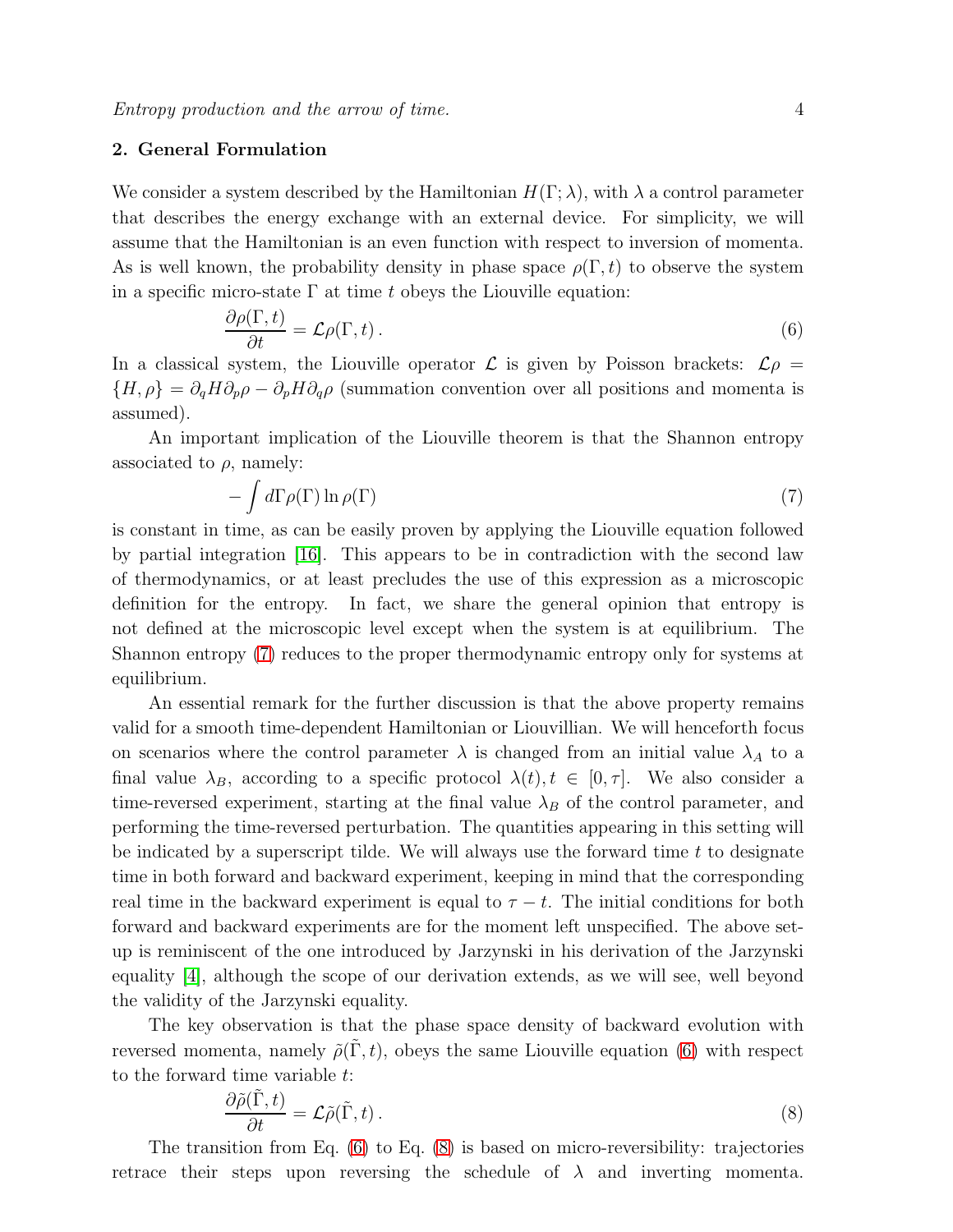Mathematically, the result follows easily by writing the Liouville equation for  $\tilde{\rho}$  in its proper time  $\tau - t$ . When switching to the forward time t, the negative sign, due to the time derivative in the l.h.s. of the Liouville equation, is canceled by another one in the r.h.s., appearing upon inverting the momenta. As a particular example, for the case of a time-independent Hamiltonian, the above statement reduces to the fact that  $\rho(\Gamma, t)$  and  $\rho(\Gamma, \tau - t)$ , obey the same Liouville equation, when the time-derivative is with respect to t.

We can now invoke a remarkable property for probability distributions that obey the same Liouville equation: their relative entropy is invariant in time [\[16,](#page-13-15) [29\]](#page-14-10). In particular, the following quantity:

<span id="page-4-1"></span>
$$
\int d\Gamma \rho(\Gamma, t) \ln \tilde{\rho}(\tilde{\Gamma}, t) \tag{9}
$$

is time-invariant, as can again be easily verified by applying Liouville's equation followed by partial integration.

The invariance in time of [\(7\)](#page-3-1) and [\(9\)](#page-4-1) now allows us to rewrite the quantity of central interest, namely the relative entropy [\(4\)](#page-1-1), as follows. Since each term in the r.h.s. of Eq. [\(4\)](#page-1-1) is invariant under time translation, we can shift time in the first term back to  $t = 0$ , and in the second term forward to  $t = \tau$ :

<span id="page-4-2"></span>
$$
D\left(\rho(\Gamma,t)\|\tilde{\rho}(\tilde{\Gamma},t)\right) = \int d\Gamma \rho(\Gamma,0) \ln \rho(\Gamma,0) - \int d\Gamma \rho(\Gamma,\tau) \ln \tilde{\rho}(\tilde{\Gamma},\tau). \tag{10}
$$

We stress again that this is an exact result, valid for any initial conditions for  $\rho$  and  $\tilde{\rho}$ . For specific choices of these states, we proceed to make the connection with the entropy production in a variety of scenarios. Note also that the above result will only be usefull if the support of  $\tilde{\rho}$  includes the support of  $\rho$ , i.e., there are no phase points for which  $\tilde{\rho} = 0$  and  $\rho \neq 0$ . Otherwise  $D(\rho || \tilde{\rho})$  diverges.

# <span id="page-4-0"></span>3. Explicit entropy production in different scenarios

Along this section, we apply Eq. [\(10\)](#page-4-2) for specific choices of equilibrium initial conditions  $\rho(\Gamma, 0)$  and  $\tilde{\rho}(\Gamma, \tau)$  in forward and backward process, respectively. We will see that in all the considered cases, the resulting relative entropy is equal to the entropy production along the forward process. If  $\rho(\Gamma, 0)$  is an equilibrium distribution or the product of independent equilibrium distributions, Shannon entropy is equal to the thermodynamic entropy:

<span id="page-4-3"></span>
$$
S(0) = -k \int d\Gamma \rho(\Gamma, 0) \ln \rho(\Gamma, 0). \tag{11}
$$

This equality holds for different equilibrium ensembles, such as canonical and grand canonical. With this choice of initial condition for the forward process the first term in Eq. [\(10\)](#page-4-2) is minus the initial equilibrium entropy. In the following, we will prove that the second term can be identified with the final entropy.

As mentioned in previous sections, in this paper we only consider as meaningful the entropy of equilibrium states. On the other hand, after the forward process is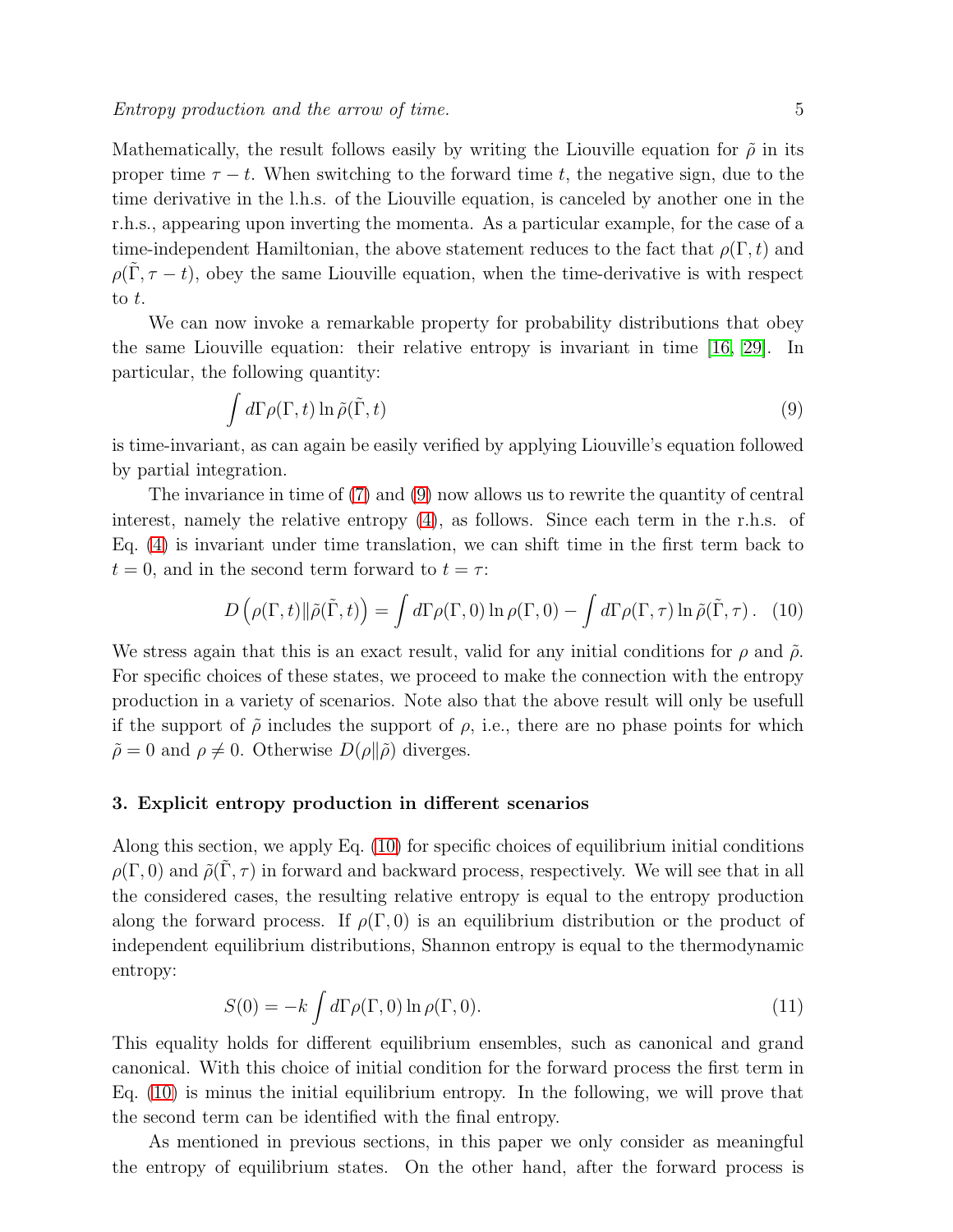completed at time  $\tau$ , the resulting state  $\rho(\Gamma,\tau)$  is not at equilibrium. In order to have a well defined expression for the entropy production, we need some relaxation mechanism to equilibrium after the forward process has been completed. The function of this mechanism is twofold: it allows us to have a meaningful definition of entropy production, and also drives the system from the non equilibrium final state  $\rho(\Gamma, \tau)$  to the equilibrium one  $\tilde{\rho}(\Gamma, \tau)$ , which is the initial condition for the backward process.<sup>†</sup>

Notice that the relaxation from  $\rho(\Gamma, \tau)$  to  $\tilde{\rho}(\Gamma, \tau)$  in an isolated system is incompatible with the Liouville theorem. Our derivation does not touch on this old and unresolved problem. Instead, for the relaxation to  $\tilde{\rho}(\Gamma,\tau)$ , we invoke the presence of one or several ideal (super)baths, to which the system is weakly coupled. This relaxation can, in principle, be performed without any extra energy input, since coupling the superbath with just one degree of freedom of the system is enough to induce thermalization [\[30\]](#page-14-11). Moreover, if this degree of freedom is chosen to have zero mean (for instance, one of the momenta of the bath), then the average work done by switching on the coupling is strictly zero. Finally, we will assume that the entropy production in the superbaths, due to exchange of energy and/or particles with the system, is given by the standard expressions from statistical mechanics and thermodynamics. Note that such or similar assumptions also appear in the various derivations of both fluctuation and work theorems, and in the study of nonequilibrium steady states. They are also intrinsically present in the formulations via mesoscopic stochastic descriptions.

## 3.1. Canonical distributions

In our first example, we start the forward process with a canonical distribution at temperature T and, after the process is completed at time  $\tau$ , we connect the system with a thermal bath at a different temperature  $T'$ . The initial condition for the backward process is in this case a canonical distribution at temperature  $T'$ :

$$
\rho(\Gamma, 0) = \frac{e^{-\beta H(\Gamma; \lambda_A)}}{Z(T, \lambda_A)}
$$
\n(12)

$$
\tilde{\rho}(\Gamma,\tau) = \frac{e^{-\beta'H(\Gamma;\lambda_B)}}{Z(T',\lambda_B)}
$$
\n(13)

 $Z(T,\lambda) = \int d\Gamma e^{-\beta H(\Gamma,\lambda)}$  being the partition function. Recalling that we consider Hamiltonians even functions of the momenta, we obtain from Eq. [\(10\)](#page-4-2) and [\(11\)](#page-4-3):

$$
kD(\rho||\tilde{\rho}) = -S(0) + \frac{\langle H \rangle_{\tau} - F(T', \lambda_B)}{T'} \tag{14}
$$

where averages  $\langle \cdot \rangle_t$  are taken over the forward time density  $\rho(\Gamma, \tau)$  and

$$
F(T,\lambda) = -kT \ln Z(T,\lambda). \tag{15}
$$

<span id="page-5-0"></span><sup>†</sup> This relaxation will take some time  $\tau_{rel}$ . However, recall that our time variable t in  $\tilde{\rho}(\Gamma, t)$  denotes the stage of the process, using the forward one as reference, rather than the real physical time  $t_{\rm phys}$ . In a complete forward-backward cycle, the time variable in  $\tilde{\rho}(\Gamma,t)$  will be  $t = 2\tau + \tau_{rel} - t_{phys}$ , so  $\tilde{\rho}(\Gamma,\tau)$ is the state of the system at  $t_{\text{phys}} = \tau + \tau_{\text{rel}}$ .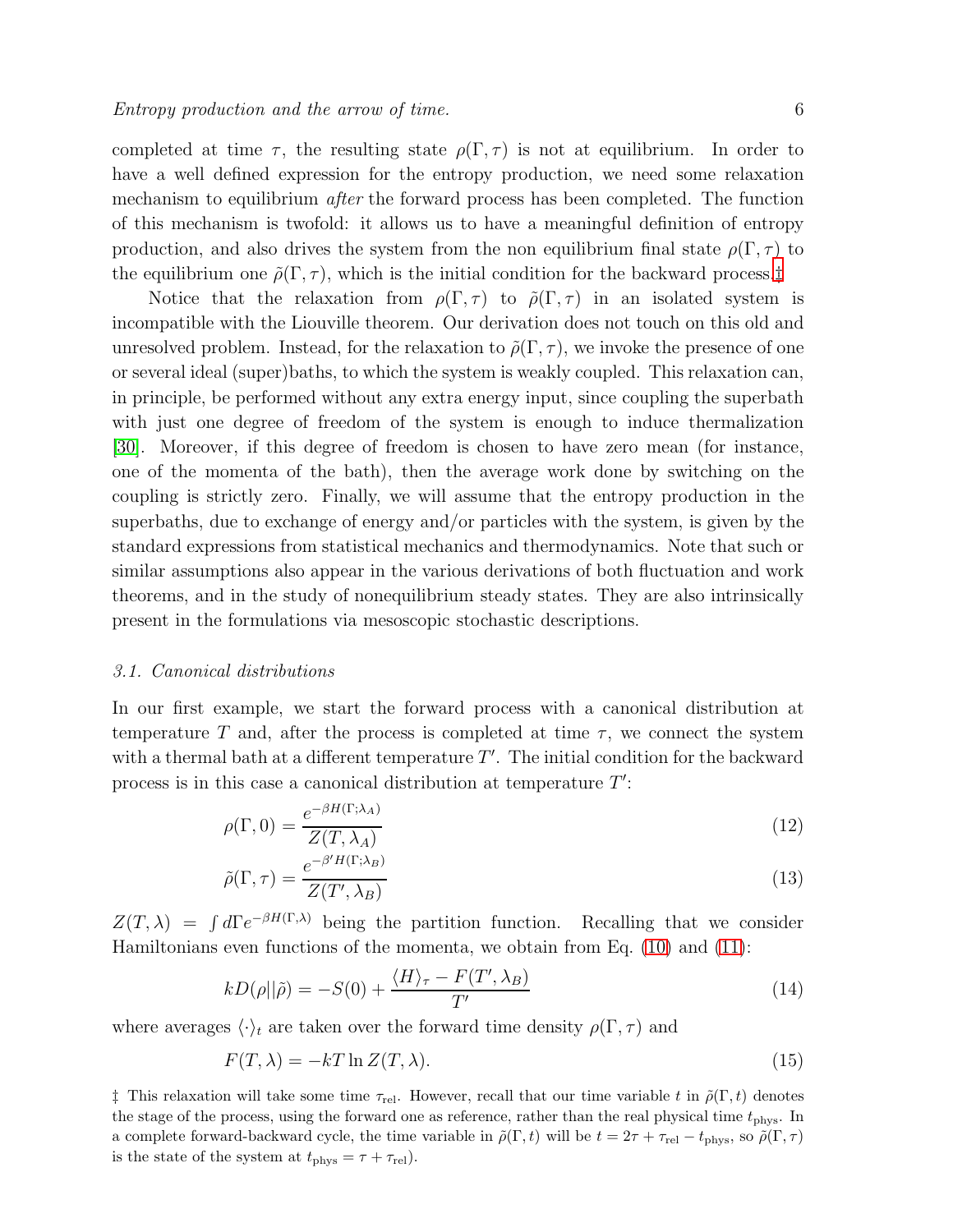is the usual equilibrium free energy. After relaxation to equilibrium with the bath at temperature T', the average energy of the system becomes  $\langle H \rangle_{\text{eq},\tau}$ , which is only a function of  $\lambda_B$  and T'. In the relaxation, the system transfers an amount of energy to the thermal bath  $Q = \langle H \rangle_{\tau} - \langle H \rangle_{\text{eq},\tau}$ . Therefore:

$$
kD(\rho||\tilde{\rho}) = -S(0) + \frac{\langle H \rangle_{\text{eq},\tau} - F(T', \lambda_B)}{T'} + \frac{Q}{T'}
$$
  
= -S(0) + S(\tau) + \Delta S\_{\text{bath}} = \Delta S (16)

where  $S(\tau)$  is the final entropy of the system (in equilibrium at temperature T'), and  $\Delta S_{\text{bath}}$  is the increase of the entropy in the bath.

Therefore, the relative entropy is equal to the total entropy production along the forward process plus the final relaxation:  $\Delta S = kD(\rho||\tilde{\rho})$ . Notice that all entropies have been calculated only for equilibrium states. In fact, this example illustrates that it makes no sense to talk about the entropy produced along the process if one does not specify the final equilibrium state and how is reached. In our case, the total entropy production depends on the final temperature T'. Hence, the same forward process  $\lambda(t)$ can have different entropy production depending on the final temperature  $T'$ .

## 3.2. General equilibrium distribution

The above example can be easily generalized to an arbitrary equilibrium distribution defined over some conserved quantities  $A_i(\Gamma)$   $(i = 1, \ldots, r)$ , with conjugated variables  $\alpha_i = T \partial S/\partial A_i$  and the corresponding thermodynamic potential  $\mathcal{U}(T, \vec{\alpha}) = \langle H \rangle +$  $\sum_i \alpha_i \langle A_i \rangle - TS$ . After the forward process, the system is coupled to a reservoir characterized by temperature  $T'$  and certain values  $\alpha'_{i}$  of the conjugated variables. The initial condition for the backward process reads:

$$
\tilde{\rho}(\Gamma,\tau) = \exp\left[-\beta'\left(H(\Gamma,\lambda_B) + \sum_{i=1}^r \alpha_i'A_i(\Gamma) - \mathcal{U}(T',\vec{\alpha}')\right)\right]
$$
\n(17)

Hence

<span id="page-6-0"></span>
$$
- k \int d\Gamma \rho(\Gamma, \tau) \ln \tilde{\rho}(\Gamma, \tau) = \frac{\langle H \rangle_{\tau} + \sum_{i=1}^{r} \alpha_i' \langle A_i \rangle_{\tau} - \mathcal{U}(T', \vec{\alpha}')}{T'} \tag{18}
$$

During relaxation, there is a transfer of energy and of the conserved quantities  $A_i$ from the system to the reservoir given, respectively, by  $Q = \langle H \rangle_{\tau} - \langle H \rangle_{\text{eq},\tau}$  and  $\Delta A_i = \langle A_i \rangle_\tau - \langle A_i \rangle_{\text{eq},\tau}$ . The final entropy of the system is

$$
S(\tau) = \frac{\langle H \rangle_{\text{eq},\tau} + \sum_{i=1}^{r} \alpha_i' \langle A_i(\Gamma) \rangle_{\text{eq},\tau} - \mathcal{U}(T', \vec{\alpha}')}{T'}
$$
(19)

and the entropy increase in the reservoir is  $\Delta S_{\text{bath}} = (Q + \sum_i \alpha_i' \Delta A_i)/T'$ . The cross term [\(18\)](#page-6-0) is then equal to  $S(\tau) + \Delta S_{\text{bath}}$ . If, along the forward process, the external agent moving  $\lambda(t)$  does not undergo any change of entropy, we again find Eq. [\(5\)](#page-2-0):  $\Delta S = k D(\rho || \tilde{\rho}).$ 

Notice that the cross entropy [\(18\)](#page-6-0) contains precisely the non equilibrium average values,  $\langle H \rangle_{\tau}$  and  $\langle A_i(\Gamma) \rangle_{\tau}$ , yielding the correct expression for the final equilibrium entropy of the system  $S(\tau)$  plus the entropy increase in the bath  $\Delta S_{\text{bath}}$ .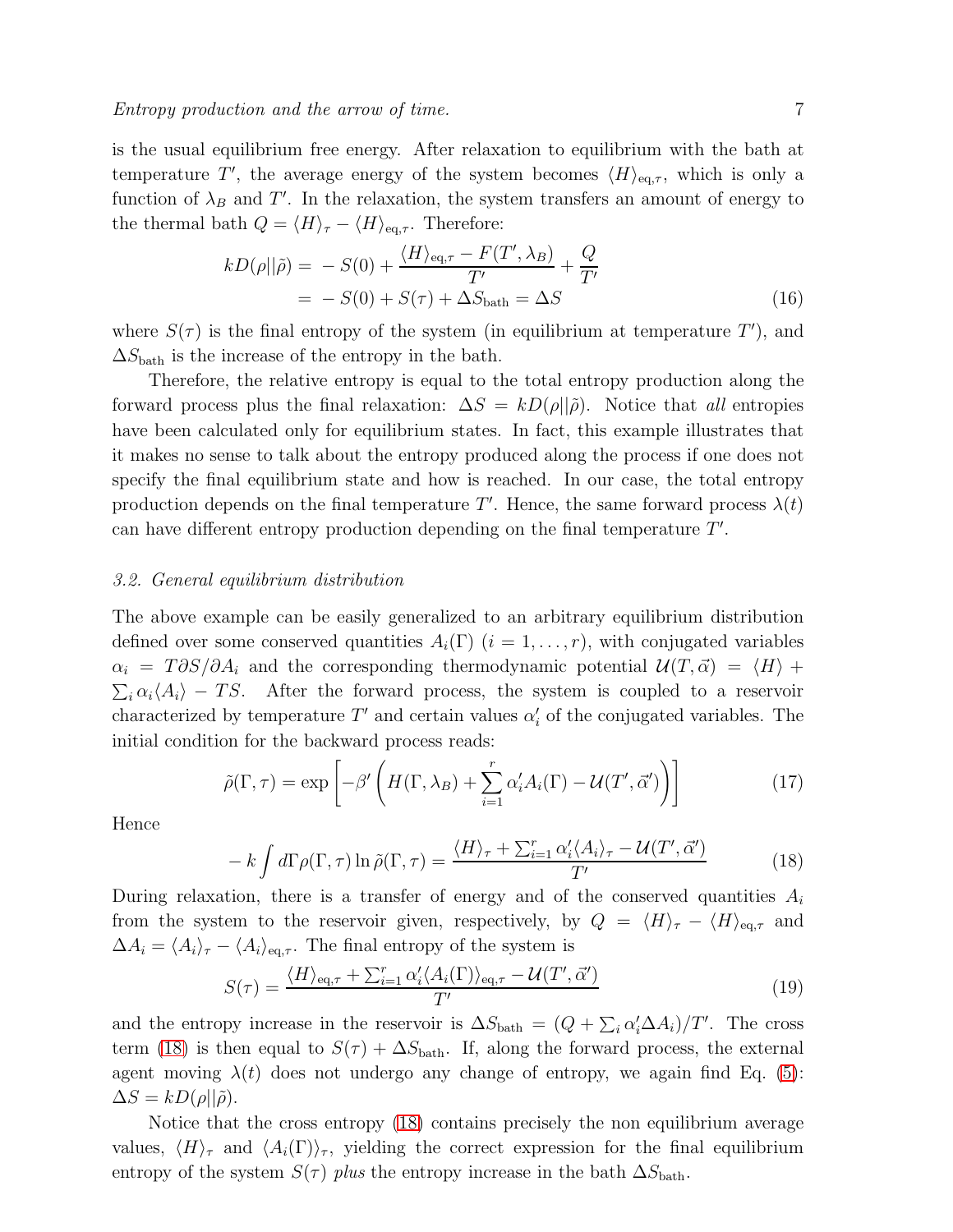Entropy production and the arrow of time. 8

$$
\mathcal{U}(T,\mu) = \langle H \rangle_{\text{eq}} - \mu \langle N \rangle_{\text{eq}} - TS \tag{20}
$$

is the so-called grand canonical potential, where the averages  $\langle \cdot \rangle_{\text{eq}}$  are taken with respect to the grand canonical ensemble

$$
\rho(\Gamma, N) = e^{-\beta [H(\Gamma, \lambda) - \mu N - \mathcal{U}(T, \mu)]} \tag{21}
$$

We now choose as initial condition for the forward process a grand canonical ensemble characterized by temperature T and chemical potential  $\mu$ . We proceed with the forward process by changing  $\lambda(t)$  (N remaining constant to avoid change of entropy in the external agent moving  $\lambda$ ). After the process is completed we connect the system with a particle and energy reservoir at temperature  $T'$  and chemical potential  $\mu'$ . In the relaxation, there will be an exchange of energy and particles between the system and the bath, as explained above. Finally, the total entropy production along the forward process plus the relaxation is given by the relative entropy between forward and backward states, Eq. [\(5\)](#page-2-0).

# 3.3. Multicanonical distribution

The above examples can be extended to the product of several equilibrium states. We consider the special case where systems at different temperatures are brought into contact with each other. This case is of particular interest since thermal exchange is another standard example of entropy production. Also, the present scenario produces in the appropriate limit, e.g., the limit of infinitely large thermal reservoirs, a stationary nonequilibrium state. We will thus show that our formula of entropy production as a relative phase space entropy also applies in this example of a nonequilibrium steady state.

Consider n systems  $i = 1, \dots, n$ , at the initial time decoupled, and each one at canonical equilibrium at temperature  $T_i$ :

$$
\rho(\Gamma, 0) = \prod_{i=1}^{n} \frac{e^{-\beta_i H_i(\Gamma_i, \lambda_A)}}{Z_i(T_i, \lambda_A)}
$$
\n(22)

We will assume a similar initial state for the backward process, decoupled systems but with arbitrary temperatures  $T_i'$ , i.e.:

$$
\tilde{\rho}(\Gamma,\tau) = \prod_{i=1}^{n} \frac{e^{-\beta_i^{\prime} H_i(\Gamma_i,\lambda_B)}}{Z_i(T_i^{\prime},\lambda_B)}.
$$
\n(23)

While the systems are decoupled both at initial and final times, thermal contact with each other can be established during intermediate stages of the process by an appropriate choice of the time-dependent Hamiltonian. One possibility is adding to the original decoupled Hamiltonians a coupling term inducing energy exchange and multiplied by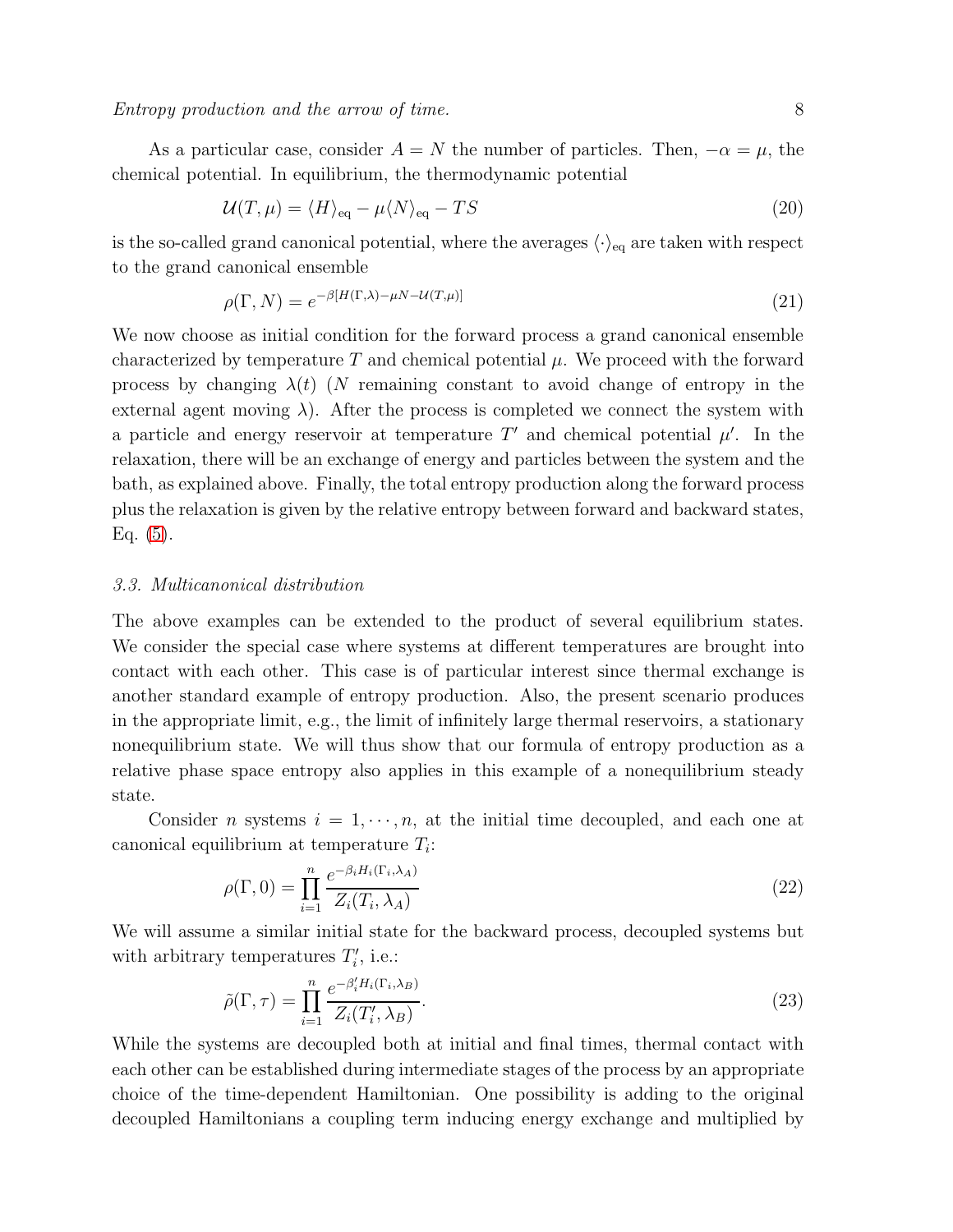the control parameter  $\lambda(t)$ , set equal to zero at initial and final times. Eq. [\(10\)](#page-4-2) gives us the following result:

$$
kD(\rho||\tilde{\rho}) = \sum_{i=1}^{n} \left[ -\frac{\langle H_i(\lambda_A) \rangle_0}{T_i} - k \ln Z_i(T_i, \lambda_A) \right] + \sum_{i=1}^{n} \left[ \frac{\langle H_i(\lambda_B) \rangle_\tau}{T'_i} + k \ln Z_i(T', \lambda_B) \right]
$$
(24)

As in our previous examples, each subsystem transfers to their corresponding thermal baths an energy  $Q_i = \langle H_i(\lambda_B) \rangle_{\tau} - \langle H_i(\lambda_B) \rangle_{\text{eq},\tau}$ ,  $\langle H_i(\lambda_B) \rangle_{\text{eq},\tau}$  being the equilibrium energy of each subsystem after the relaxation to  $\tilde{\rho}(\Gamma, \tau)$ . Therefore:

$$
kD(\rho||\tilde{\rho}) = \sum_{i=1}^{n} \left[ -\frac{\langle H_i(\lambda_A) \rangle_0 - F(T_i, \lambda_A)}{T_i} + \frac{\langle H_i(\lambda_B) \rangle_{\text{eq}, \tau} - F(T_i', \lambda_B) + Q_i}{T_i'} \right]
$$
  
= 
$$
\sum_{i=1}^{n} \left[ -S_i(0) + S_i(\tau) + \Delta S_{\text{bath}, i} \right] = \Delta S
$$
 (25)

Hence, the total entropy produced in the entire forward process (plus relaxation) is again given by the relative entropy, Eq. [\(5\)](#page-2-0). Similar arguments can be applied to multi-grand canonical distributions, allowing chemical reactions and exchange of particles between the system and the final reservoirs.

#### 3.4. Constrained canonical distributions and filters

Finally, we now apply the general result Eq. [\(10\)](#page-4-2) to the case of canonical states restricted to subdomains of the phase space. One can imagine two scenarios leading to such restricted initial states, namely: (a) the system is subject to constraints in the initial and/or final states, or (b) one selects (or restricts the observation to) that specific set of trajectories that lie within a prescribed subdomain of phase space; this selection can, in principle, be performed at any intermediate time of the process.

In both cases, the relevant initial condition for the forward process can be written as follows:

$$
\rho(\Gamma, 0) = \frac{e^{-\beta H(\Gamma; \lambda_A)}}{Z(\beta, \lambda_A; D_A)} \chi_{D_A}(\Gamma)
$$
\n(26)

where the characteristic function is defined as

$$
\chi_D(\Gamma) = \begin{cases} 1 & \Gamma \in D \\ 0 & \text{otherwise} \end{cases}
$$
 (27)

for any subset  $D$  in the phase space. The partition function is then defined as  $Z(\beta, \lambda; D) = \int_D d\Gamma \, e^{-\beta H(\Gamma; \lambda)}.$ 

As initial condition for the backward process we consider:

$$
\tilde{\rho}(\Gamma,\tau) = \frac{e^{-\beta H(\Gamma;\lambda_B)}}{Z(\beta,\lambda_B;D_B)} \chi_{D_B}(\Gamma) \tag{28}
$$

The prescriptions for  $D_A$  and  $D_B$  are as follows. For case (a), the subsets  $D_A$  and  $D_B$  reproduce the imposed initial constraints for the forward and backward processes,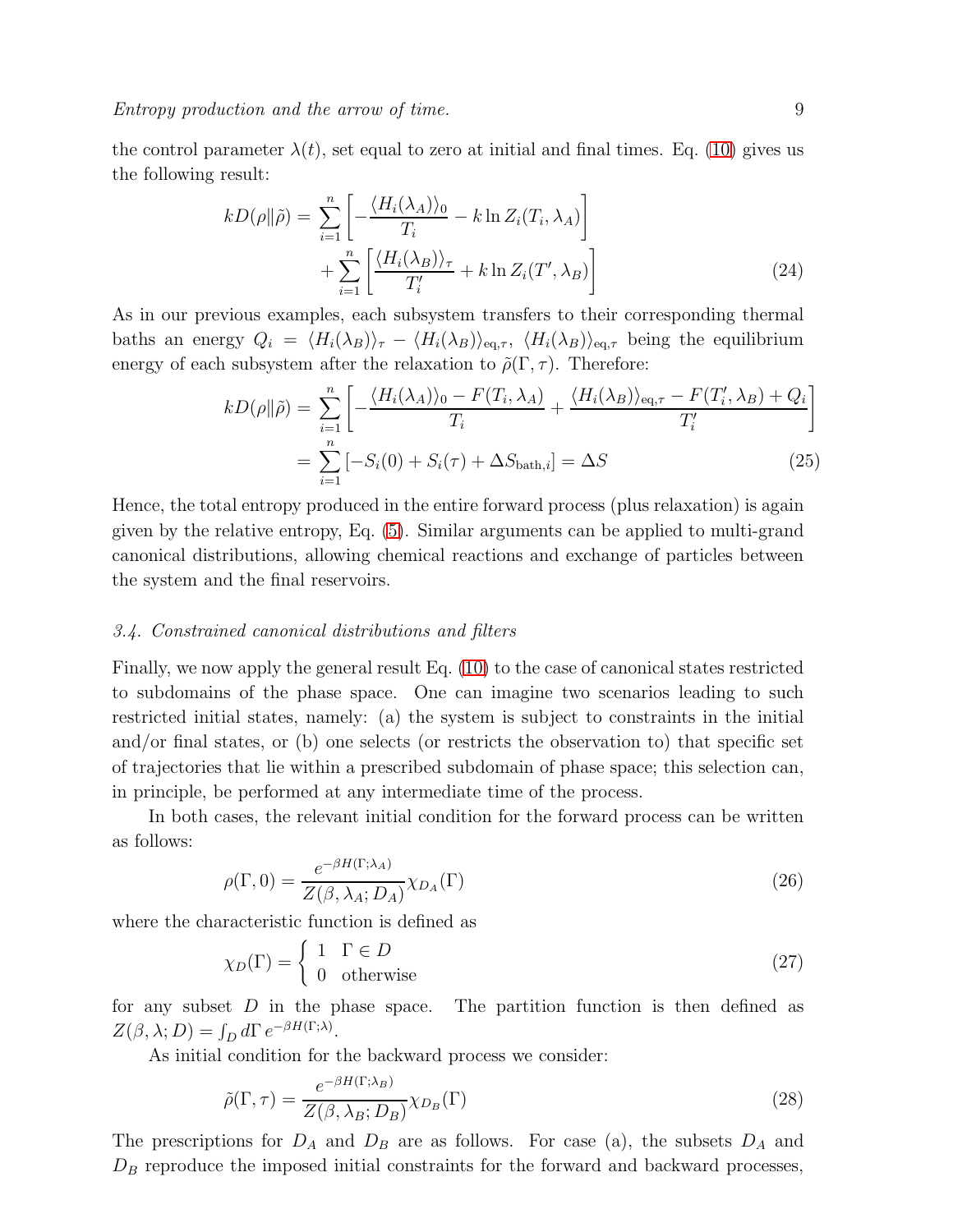respectively. For case (b), the set of filtered forward trajectories equals  $D_A$  at the initial time  $t = 0$  and  $D_B$  at the final time  $\tau$ . For simplicity, we will assume that  $D_B$  is invariant under inversion of momenta  $p \to -p$ .

The relative entropy  $(10)$  now reads:

$$
kT D(\rho || \tilde{\rho}) = \langle H(\Gamma; \lambda_B) \rangle_{\tau} - \langle H(\Gamma; \lambda_A) \rangle_0 - kT \ln \frac{Z(\beta, \lambda_A; D_A)}{Z(\beta, \lambda_B; D_B)}
$$
  
=  $\langle W \rangle - kT \ln \frac{Z(\beta, \lambda_A; D_A)}{Z(\beta, \lambda_B; D_B)}$  (29)

There are two possible interpretations of this result. If the restriction of microstates to  $D_A$  and  $D_B$  is due to a filter, as in scenario (b), the initial and final free energies must be calculated over the whole phase space. In this case, we have

$$
kT D(\rho || \tilde{\rho}) = \langle W \rangle - \Delta F - kT \ln \left[ \frac{Z(\beta, \lambda_A; D_A) Z(\beta, \lambda_B)}{Z(\beta, \lambda_A) Z(\beta, \lambda_B; D_B)} \right]
$$
(30)

The ratios between the restricted and the non-restricted partition functions are precisely the probability that an arbitrary trajectory passes the filter in the forward  $(p_{D_A})$ and backward processes  $(\tilde{p}_{D_B})$ , respectively. Therefore, we obtain the following exact equality:

$$
kT D(\rho || \tilde{\rho}) + kT \ln \frac{p_{D_A}}{\tilde{p}_{D_B}} = \langle W \rangle - \Delta F. \tag{31}
$$

In particular, the non-negativeness of the relative entropy yields the following inequality:

$$
\langle W \rangle - \Delta F \ge kT \ln \frac{p_{DA}}{\tilde{p}_{D_B}} \tag{32}
$$

which was derived in [\[10\]](#page-13-9) using the Liouville theorem and applied to a Brownian version of the Szilard engine and the restore-to-zero process introduced by Landauer.

On the other hand, if the restriction is due to constraints in the system at  $t = 0$ and  $\tau$ , the logarithm of the restricted partition functions can be considered as the actual initial and final free energies. Hence, we recover the same result as in the canonical case:

$$
kT D(\rho || \tilde{\rho}) = \langle W \rangle - \Delta F = \langle W \rangle_{\text{diss}} \tag{33}
$$

It is worthwhile to illustrate the last case on a concrete example, especially since the Jarzynksi and Crooks equalities are failing for this kind of scenario [\[31\]](#page-14-12). We consider the case of free expansion of a gas from a volume  $V/2$  to a final volume V. The Hamiltonian in this case is time-independent, but we can still apply our theory to this process consisting of a free relaxation from a restricted initial condition. In the forward process, the gas is initially in canonical equilibrium, but confined to one half of the container, with vacuum in the other half. It is subsequently allowed to expand and fill the entire container. Since the Hamiltonian is time independent, the backward process starts with the gas at equilibrium filling the whole volume  $V$  of the container, and obviously remaining so for all times. We thus have

$$
\rho(\Gamma, 0) = \frac{e^{-\beta H}}{Z(\beta; V/2)} \chi_{V/2}(\Gamma)
$$

$$
\tilde{\rho}(\tilde{\Gamma}, \tau) = \frac{e^{-\beta H}}{Z(\beta; V)} \chi_V(\Gamma)
$$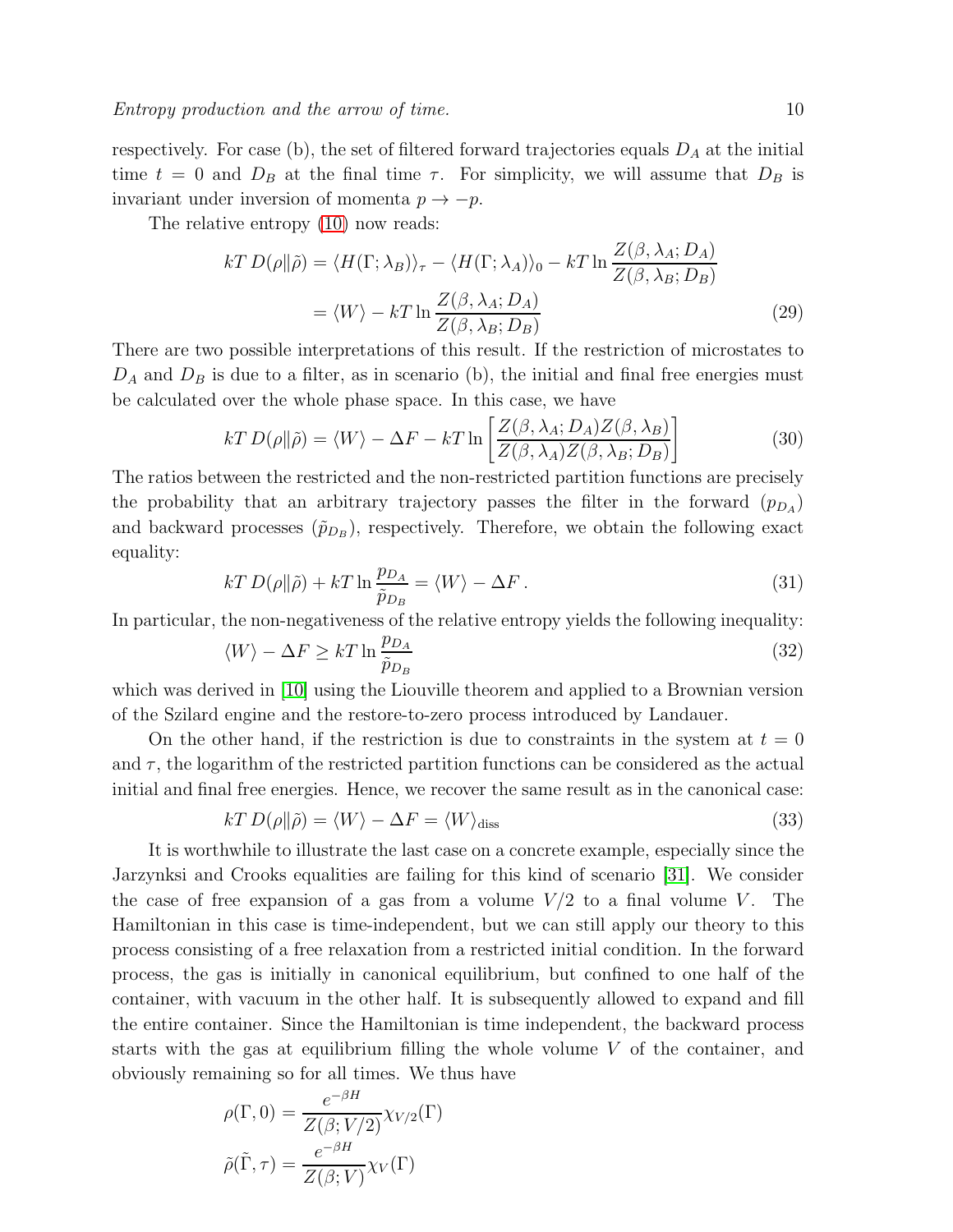where the characteristic function  $\chi_V(\Gamma)$  is 1 for microstates with all the particles in the volume V and 0 otherwise. Now the relative entropy is

$$
kT D(\rho || \tilde{\rho}) = \langle H \rangle_{\tau} - \langle H \rangle_{0} - kT \ln \frac{Z(\beta; V/2)}{Z(\beta; V)} = -\Delta F
$$
\n(34)

since the energy is conserved along the evolution  $(H$  has no explicit time-dependence). There is no work performed in this experiment,  $\langle W \rangle = 0$ , and thus  $-\Delta F$  is the dissipative work (the work that we waste compared to a reversible expansion). Therefore, Eqs. [\(1\)](#page-1-0) and [\(5\)](#page-2-0) remain valid, even though the Jarzynski and Crooks relations no longer hold.

# <span id="page-10-0"></span>4. Quantum version

Just as the Jarzynski equality has been shown to remain valid for quantum processes [\[32,](#page-14-13) [33,](#page-14-14) [34,](#page-14-15) [35,](#page-14-16) [36,](#page-14-17) [37,](#page-14-18) [38,](#page-14-19) [39,](#page-14-20) [40,](#page-14-21) [41,](#page-14-22) [42\]](#page-14-23), we now show that our approach can easily be extended to the quantum. Time evolution in quantum mechanics is ruled by unitary transformations. In particular the density operator obeys the following quantum version of the Liouville equation:

$$
\frac{\partial}{\partial t}\rho = \mathcal{L}\rho = -\frac{i}{\hbar}[H,\rho]
$$
\n(35)

Under this unitary evolution, the Von Neumann entropy  $S_N(\rho) = -k \text{Tr}(\rho \ln \rho)$  is preserved. For the time-reversed process, the time-reversed density operator  $\tilde{\rho} = \Theta \rho \Theta^{-1}$ satisfies the same quantum Liouville equation if the forward time  $t$  is used (the actual time is  $\tau - t$  in the same sense as in the classical case). Here  $\Theta$  is the anti-linear timereversal operator and a fundamental symmetry of the Hamiltonian  $\Theta H(t) = H(t)\Theta$  is assumed [\[45\]](#page-14-24). Noting that  $\Theta p \Theta^{-1} = -p$ , the commutation of H and  $\Theta$  is, in the present context, equivalent to the assumption that the classical Hamiltonian is symmetric with respect to the inversion of momenta. Then, we can prove that  $\text{Tr}(\rho \ln \tilde{\rho})$  is also time invariant. In general, both von Neumann entropy and the quantum relative entropy are invariant under any unitary transformation [\[28\]](#page-14-9). Hence, each term in the quantum version of the relative entropy [\[26\]](#page-14-7):

$$
D_{Q}(\rho(t)||\tilde{\rho}(t)) = \text{Tr}(\rho(t)\ln\rho(t)) - \text{Tr}(\rho(t)\ln\tilde{\rho}(t)),
$$
\n(36)

can again be shifted to the initial and final time, respectively:

<span id="page-10-1"></span>
$$
D_{\mathcal{Q}}(\rho \| \tilde{\rho}) = \text{Tr}[\rho(0) \ln \rho(0)] - \text{Tr}[\rho(\tau) \ln \tilde{\rho}(\tau)],\tag{37}
$$

which is analogous to the classical result [\(10\)](#page-4-2).

By using the appropriate choices of initial and final equilibrium density matrices, one can easily derive the quantum versions of all the aforementioned classical results. As an illustration, we present the quantum version of Eq. [\(1\)](#page-1-0). Substituting canonical equilibrium density operators

$$
\rho(0) = \frac{-e^{\beta H(\lambda_A)}}{Z(T, \lambda_A)}, \quad \tilde{\rho}(\tau) = \frac{-e^{\beta H(\lambda_B)}}{Z(T, \lambda_B)}
$$
\n(38)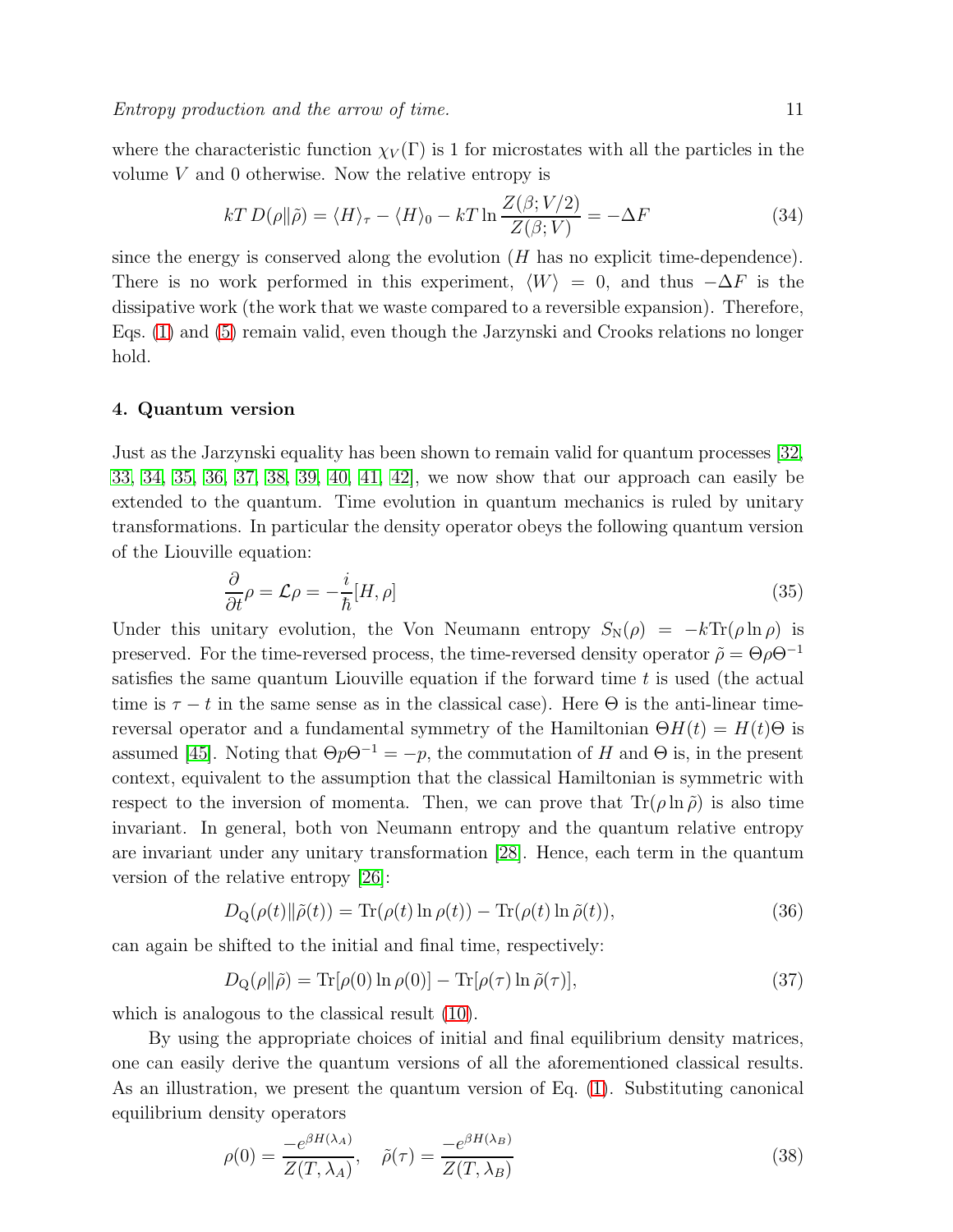where the partition function is  $Z(T, \lambda) = \text{Tr} e^{-\beta H(\lambda)}$  into Eq. [\(37\)](#page-10-1), we again obtains

$$
kTD_Q(\rho||\tilde{\rho}) = \langle W \rangle - \Delta F = \langle W \rangle_{\text{diss}}.
$$
\n(39)

#### 5. Measuring the relative entropy

While our general formula for entropy production is exact and may be useful as the starting point for other theoretical investigations, the experimental or even numerical measurement of the phase space density may practically not be feasible. As shown in Ref. [\[10\]](#page-13-9), one can still have a good estimate of the relative entropy through the measurement of a limited number of physical quantities. With this partial information, it is clear that the distinction between the forward and backward processes becomes harder. Mathematically, this is tantamount to saying that the relative entropy decreases when only partial information of the system is used:

<span id="page-11-0"></span>
$$
\Delta S = k D(\rho \| \tilde{\rho}) \ge k D(p \| \tilde{p}). \tag{40}
$$

where p and  $\tilde{p}$  are the probability distributions of the quantities used to describe the system in the forward and backward process, respectively. We have checked the accuracy of this inequality in different situations [\[10,](#page-13-9) [43,](#page-14-25) [24\]](#page-14-5). It is remarkable that, in the canonical scenario with  $T = T'$ , the variables coupled with  $\lambda(t)$  are enough to saturate the inequality [\[24\]](#page-14-5).

The quantum case is more involved. One can lose information about the state of the system in different ways: by performing specific measurements or by tracing out the degrees of freedom of a subsystem, such as a thermal bath. In any of these two cases, we can derive an inequality similar to [\(40\)](#page-11-0).

Consider first a measurement of the observable  $\hat{\Omega} = \sum_i \omega_i \mathcal{P}_i$  where the projection operator satisfies the closure relation:  $\sum_i \mathcal{P}_i = I$ . The probability to obtain  $\omega_i$  is given by  $p_i = \text{Tr}(\rho \mathcal{P}_i)$  and  $\tilde{p}_i = \text{Tr}(\tilde{\rho} \mathcal{P}_i)$  for the forward and backward processes, respectively. Then, from the joint convexity of the relative entropy [\[28\]](#page-14-9), we have

$$
\Delta S = k D_{\mathcal{Q}}(\rho \| \tilde{\rho}) \ge k D(p \| \tilde{p}).\tag{41}
$$

where the discrete version of classical relative entropy is defined as

$$
D(p||\tilde{p}) = \sum_{i} p_i \ln \frac{p_i}{\tilde{p}_i}.
$$
\n(42)

It should be stressed that the corresponding von Neumann entropy shows the opposite inequality, namely,

$$
S(p) \ge S_N(\rho). \tag{43}
$$

Since some information is lost, the Shannon information entropy increases. However, this result should not be interpreted as the increase of thermodynamic entropy due to the quantum measurement since the quantum states after measurement are not in thermal equilibrium and the Shannon entropy does not correspond to thermodynamic entropy. The inequality merely indicates that an estimate of von Neumann entropy using the probability distribution of measured quantities provides an upper bound.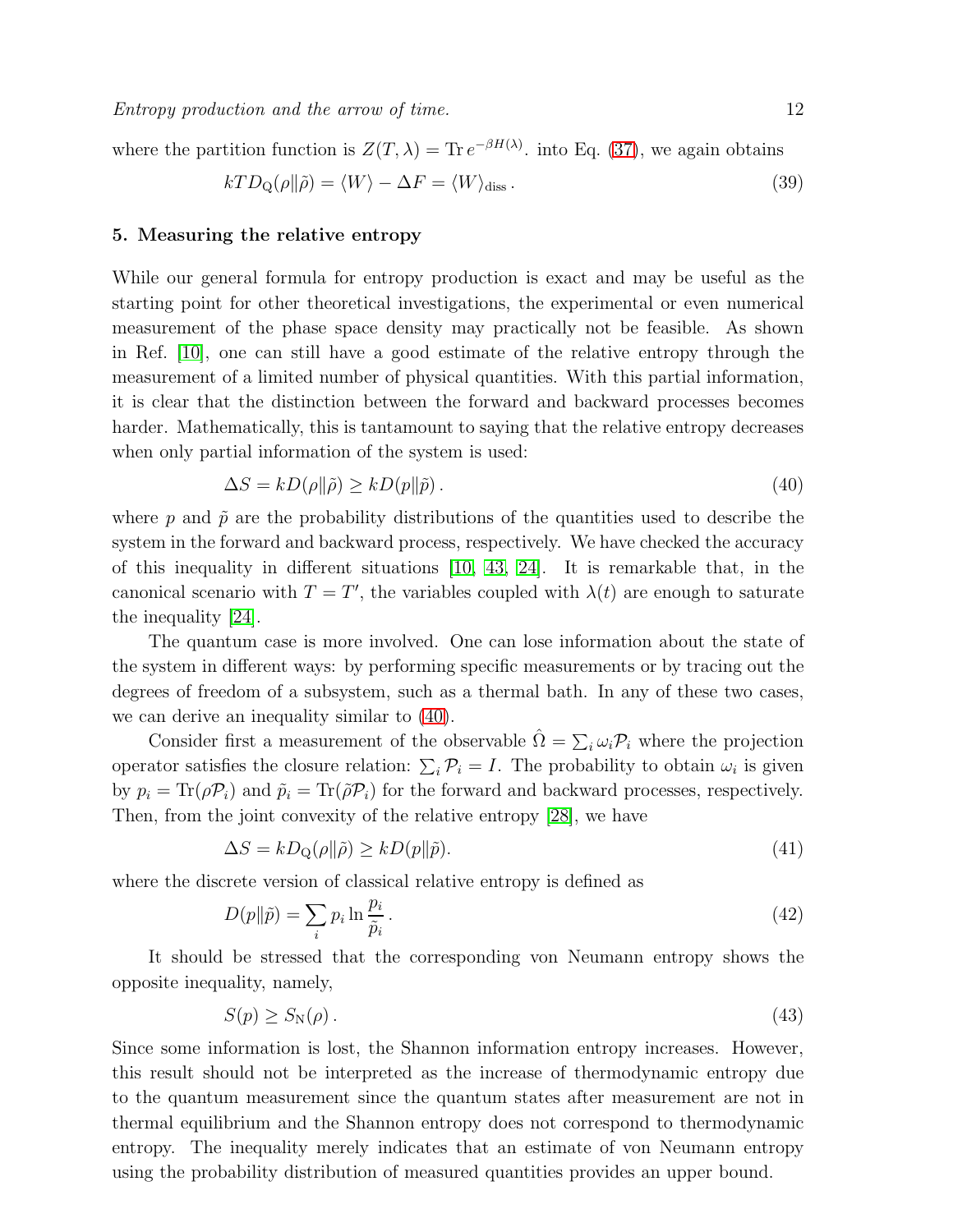#### Entropy production and the arrow of time. 13

Next we consider compound systems. For simplicity, we consider a bipartite system consisting of two subsystems  $a$  and  $b$ . The total Hilbert space is the product space  $\mathcal{H}_{a+b} = \mathcal{H}_a \otimes \mathcal{H}_b$ . If we are interested in the state of the subsystem a, the other subsystem can be traced out to obtain a reduced density operator  $\rho_a = \text{Tr}_b \rho_{a+b}$ . The monotonicity of the relative entropy states  $|26|$ :

$$
\Delta S = k D_{\mathcal{Q}}(\rho_{a+b} || \tilde{\rho}_{a+b}) \ge k D_{\mathcal{Q}}(\rho_a || \tilde{\rho}_a). \tag{44}
$$

Since we lose some information about the system, again we cannot find the exact amount of the dissipation. However, the relative entropy of reduced densities provides its lower bound.

While the quantum version of the relative entropy shows the same properties as the classical version, it is, again, worth mentioning that the von Neumann entropy satisfies an unusual inequality:

$$
|S_{\rm N}(\rho_a) - S_{\rm N}(\rho_b)| \leq S_{\rm N}(\rho_{a+b}) \leq S_{\rm N}(\rho_a) + S_{\rm N}(\rho_b). \tag{45}
$$

This property of sub-additivity is quite remarkable since, unlike the classical Shannon entropy, the entropy of a subsystem can be larger than that of the whole system. This observation plays an important role in quantum information theory. Furthermore, the role of such specific quantum features on the foundations of statistical mechanics is the object of an ongoing debate [\[46,](#page-14-26) [47,](#page-14-27) [48,](#page-14-28) [49\]](#page-14-29).

# 6. Conclusions

We have shown that the relative entropy or Kullback-Leibler distance between the forward and backward state is equal to the entropy production along the forward processes in different scenarios, both classical and quantum. Stein's lemma [\[12\]](#page-13-11) gives a precise meaning to the relative entropy  $D(\rho_A||\rho_B)$  between two distributions  $\rho_A$  and  $\rho_B$ : if n data from  $\rho_B$  are given, the probability of guessing incorrectly that the data come from  $\rho_A$  is bounded by  $2^{-n(D(\rho_A||\rho_B))}$ , for n large. Therefore, the relative entropy is a quantitative measure of the distinguishibility between the two distributions. In the case of the forward  $\rho(t)$  and backward  $\tilde{\rho}(t)$  states of a system, the relative entropy  $D(\rho(t)||\tilde{\rho}(t))$  measures the distinguishibility of the direction of time. Therefore, our main result  $\Delta S = kD(\rho(t)||\tilde{\rho}(t))$ , is a quantitative relationship between entropy production and the arrow of time.

We have proven this identity in a number of scenarios, by choosing the appropriate initial conditions for the forward and the backward process. The identity is valid whenever  $\rho(0)$  and  $\tilde{\rho}(\tau)$  are given by equilibrium states or factorized equilibrium states (such as in the multicanonical case).

From a fundamental point of view, one can of course argue, as we already mentioned in the introduction, that we have merely shifted the issues of relaxation and entropy production to the purported properties of the bath. While this is, strictly speaking, indeed the case, the resulting expression of the entropy production in terms of relative entropy, Eq. [\(5\)](#page-2-0), incorporates two fundamental properties, namely time-translational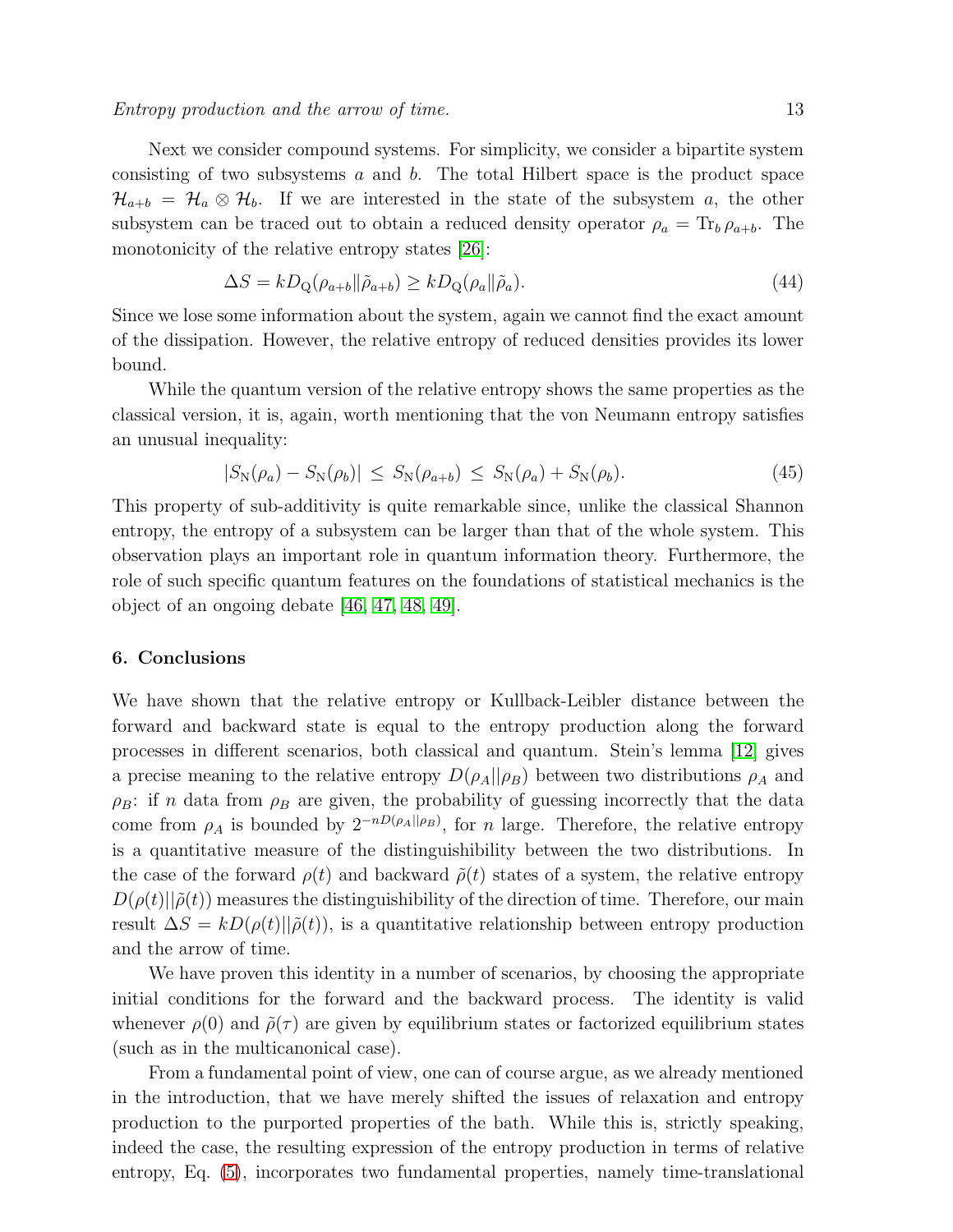invariance (Liouville equation) and time-reversibility of the laws of physics. Hence, our explicit expression for the entropy production quantified as the statistical time asymmetry, is very much in the spirit of Onsager's work on the symmetry of the Onsager coefficients, resulting from the same ingredients, Liouville's theorem and microreversibility.

Finally, in the quantum case, while the extension of our results to quantum processes looks straightforward, at least mathematically, there are intriguing fundamental questions. For example, how do decoherence, quantum measurement and quantum entanglement contribute to the fluctuation theorems and ultimately to the second law? On the other hand, the von Neumann entropy and the quantum relative entropy can detect such processes through the change in the density operators. In fact, these entropies are used to quantify the degree of entanglement in quantum information theory [\[28,](#page-14-9) [27\]](#page-14-8). Therefore, our novel approach for irreversibility in quantum processes allows one to investigate quantum non-equilibrium thermodynamics involving entanglement and decoherence from a novel perspective.

# Acknowledgments

We thank fruitful discussions with R. Brito, R. Marathe, and E. Roldán. J.M.R.P. acknowledges financial support from Spanish Ministerio de Ciencia Innovación through grant MOSAICO.

## <span id="page-13-0"></span>References

- <span id="page-13-1"></span>[1] G. N.Bochkov and Y. E. Kuzovlev, Physica A106, 443 (1981) ; 480 (1981).
- <span id="page-13-2"></span>[2] D. Evans, E. G. D. Cohen, and G. P. Morris, Phys. Rev. Lett. 71, 2401 (1993).
- <span id="page-13-3"></span>[3] G. Gallavotti and E. G. D. Cohen, Phys. Rev. Lett. 74, 2694 (1995).
- <span id="page-13-4"></span>[4] C. Jarzynski, Phys. Rev. Lett. 78, 2690 (1997); Phys. Rev. E 56, 5018 (1997).
- <span id="page-13-5"></span>[5] G. E. Crooks, J. Stat. Phys. 90, 1481 (1998); Phys. Rev. E 60, 2721 (1999).
- [6] B. Derrida, P. Gaspard, and C. Van den Broeck, Editors, "Work, dissipation, and fluctuations in nonequilibrium physics", special issue *C.R. Physique* 8 (2007).
- <span id="page-13-7"></span><span id="page-13-6"></span>[7] F. Ritort, Semin. Poincare 2, 195 (2003).
- <span id="page-13-8"></span>[8] J. Liphardt, S. Dumont, S. B. Smith, I. Tinoco (Jr) and C. Bustamante, Science 296, 1832 (2002).
- [9] D. Collin, F. Ritort, C. Jarzynski, S. B. Smith, I. Tinoco (Jr), and C. Bustamante, Nature 437, 231 (2005).
- <span id="page-13-10"></span><span id="page-13-9"></span>[10] R. Kawai, J. M. R. Parrondo, and C. Van den Broeck, Phys. Rev. Lett. 98, 080602 (2007).
- <span id="page-13-11"></span>[11] C. Jarzynski, Phys. Rev. E **73**, 046105 (2006).
- [12] T. M. Cover and J. A. Thomas, *Elements of Information Theory*, (Wiley, Hoboken, New Jersey, 2nd ed., 2006).
- <span id="page-13-13"></span><span id="page-13-12"></span>[13] J. Schnakenberg, Rev. Mod. Phys. **48**, 571 (1976).
- <span id="page-13-14"></span>[14] Y. Pomeau, J. Phys. **43**, 859 (1982).
- <span id="page-13-15"></span>[15] J.L. Luo, C. Van den Broeck and G. Nicolis, Z. Phys. B56 165 (1984).
- [16] M. C. Mackey, Rev. Mod. Phys. 61, 981 (1989); *Time's Arrow: The Origins of Thermodynamic Behavior*, (Springer-Verlag, New York, 1992).
- <span id="page-13-17"></span><span id="page-13-16"></span>[17] H. Qian, Phys. Rev. E **63**, 042103 (2001).
- [18] D.Q. Jiang, M. Qian, and F.-X. Zhang, J. Math. Phys. 44, 4176 (2003).